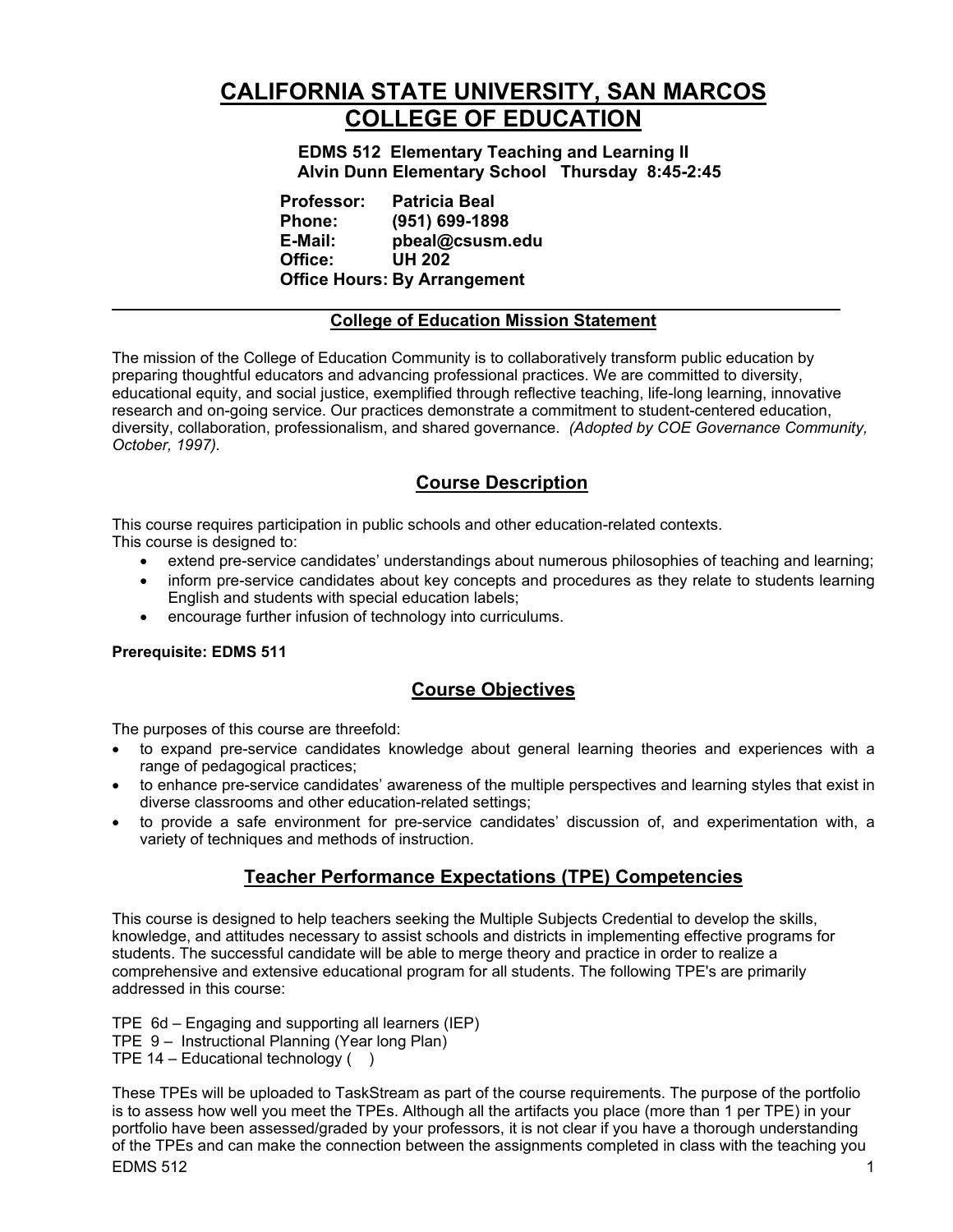have experienced and the TPEs. Your task to write a cogent reflective essay for each TPE on how the artifacts you have chosen provide evidence that shows you have demonstrated meeting each TPE. Each narrative must include a: a) description b) analysis and c) reflection.

# **Required Text**

- Tomlinson, C. A. (1999). *The Differentiated Classroom: Responding to the needs of all learners.*  Alexandria, VA: Association for Supervision and Curriculum Development. ISBN # 0-87120-342- 1 (Available as an e-book online.)
- Choate, J. S. (2004) *Successful Inclusive Teaching (4rd ed.)* Needham, MA: Allyn & Bacon.
- Villa, R. and Thousand, J. (1995). *Creating an Inclusive School*. Alexandria, VA: Association for Supervision and Curriculum Development.
- Marion, Valadez, and Woo (2003). *Elementary Teaching and Learning.* Needham Heights, MA: Allyn and Bacon. (Compiled Reader=CR)
- TaskStream Electronic Portfolio, Must register and pay fee online prior to first class  $\omega$ www.TaskStream.com (register for 1 year minimum).

## **Authorization to Teach English Learners**

This credential program has been specifically designed to prepare teachers for the diversity of languages often encountered in California public school classrooms. The authorization to teach English learners is met through the infusion of content and experiences within the credential program, as well as additional coursework. Students successfully completing this program receive a credential with authorization to teach English learners.

*(Approved by CCTC in SB 2042 Program Standards, August 02)*

### **College of Education Attendance Policy**

Due to the dynamic and interactive nature of courses in the College of Education, all students are expected to attend all classes and participate actively. At a minimum, students must attend more than 80% of class time, or s/he may not receive a passing grade for the course at the discretion of the instructor. Individual instructors may adopt more stringent attendance requirements. Should the student have extenuating circumstances, s/he should contact the instructor as soon as possible. *(Adopted by the COE Governance Community, December, 1997).*

### **Students with Disabilities Requiring Reasonable Accommodations**

Students must be approved for services by providing appropriate and recent documentation to the Office of Disable Student Services (DSS). This office is located in Craven Hall 5205, and can be contacted by phone at (760) 750-4905, or TTY (760) 750-4909. Students authorized by DSS to receive reasonable accommodations should meet with their instructor during office hours or, in order to ensure confidentiality, in a more private setting.

### **CSUSM Academic Honesty Policy**

"Students will be expected to adhere to standards of academic honesty and integrity, as outlined in the Student Academic Honesty Policy. All written work and oral assignments must be original work. All ideas/materials that are borrowed from other sources must have appropriate references to the original sources. Any quoted material should give credit to the source and be punctuated with quotation marks.

Students are responsible for honest completion of their work including examinations. There will be no tolerance for infractions. If you believe there has been an infraction by someone in the class, please bring it to the instructor's attention. The instructor reserves the right to discipline any student for academic dishonesty in accordance with the general rules and regulations of the university. Disciplinary action may include the lowering of grades and/or the assignment of a failing grade for an exam, assignment, or the class as a whole."

### **Grading Policy**

All students will come prepared to class; readings and homework assignments are listed on the dates on which they are due.

EDMS 512 2 All required work is expected to be on time. One grade level will be deducted for each class meeting for which it is late (e.g., an "A" assignment that is submitted one class session late will be marked down to a "B").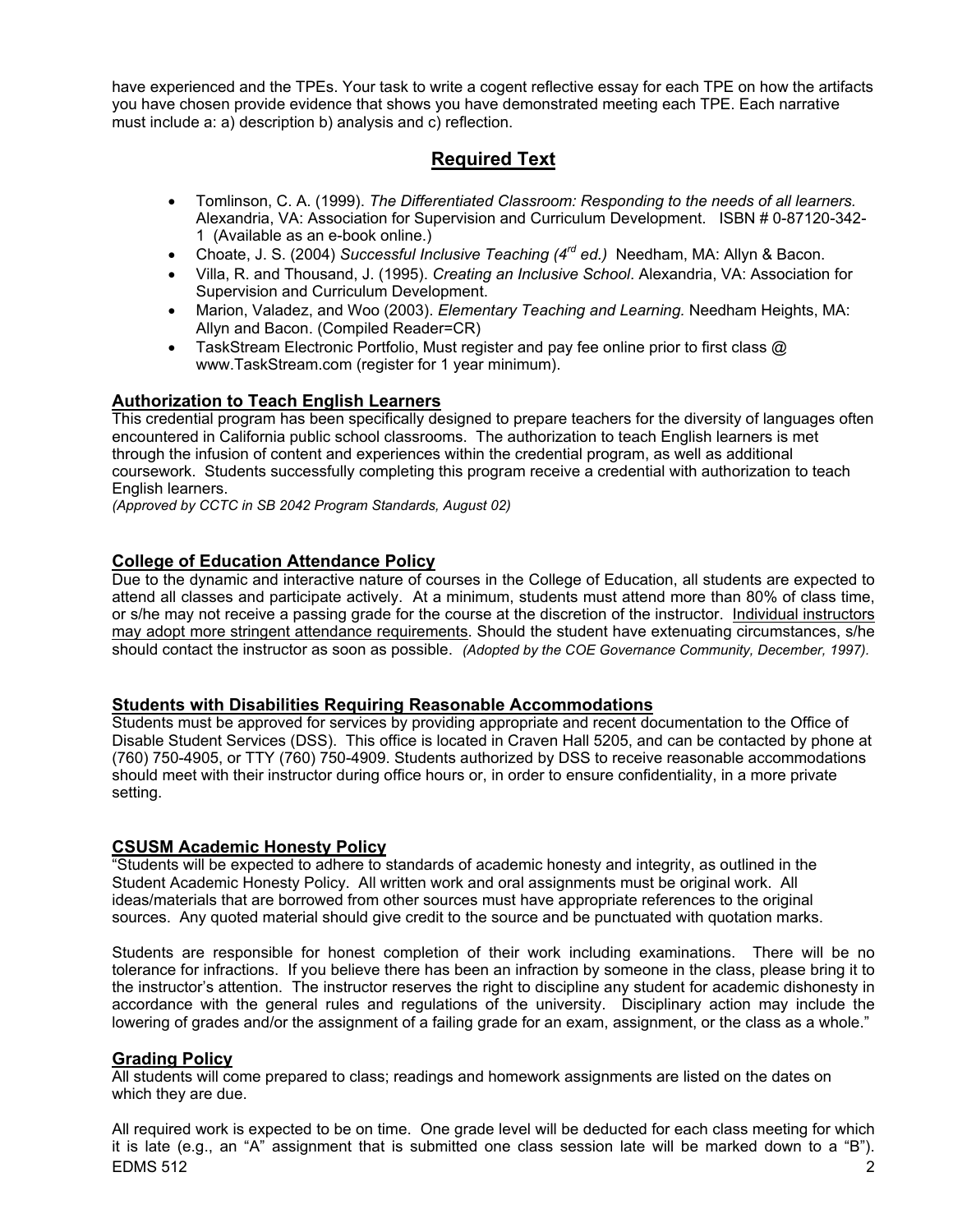Unless prior instructor approval is secured, assignments will not be accepted three class sessions after which they are due. Exceptions will be handled on a case-by-case basis, as determined by the instructor.

It is expected that students will proofread and edit their assignments prior to submission. Students will ensure that the text is error-free (grammar, spelling), and ideas are logically and concisely presented. The assignment's grade will be negatively affected as a result of this oversight. Each written assignment will be graded approximately 80% on content and context (detail, logic, synthesis of information, depth of analysis, etc.), and 20% on mechanics (grammar, syntax, spelling, format, uniformity of citation, etc.). All citations, where appropriate, will use American Psychological Association (APA) format. Consult American Psychological Association (APA) Manual, 5<sup>th</sup> edition for citation guidance.

Grading will also include a component of "professional demeanor." Students will conduct themselves in ways that are generally expected of those who are entering the education profession. This includes but is not limited to:

- On-time arrival to all class sessions;
- Advance preparation of readings and timely submission of assignments;
- Respectful participation in all settings (e.g., whole group, small group, in/outside of class);
- Carefully considered, culturally aware approaches to solution-finding.

| <b>Course Assignments</b>                |                                |                              |               |                |
|------------------------------------------|--------------------------------|------------------------------|---------------|----------------|
| Long Term Planning Activity              |                                |                              | 25 points     |                |
| IEP.                                     |                                |                              | 15 points     |                |
| Philosophy Statement/ Letter Application |                                |                              | 10 points     |                |
| Lesson Demonstration (Peer Teaching)     |                                |                              | 10 points     |                |
| <b>TaskStream Submissions</b>            |                                |                              | 10 points     |                |
| Disability matrix                        |                                |                              | 20 points     |                |
| Attendance/Participation                 |                                |                              | 10 points     |                |
| Total                                    |                                |                              | 100 points    |                |
| <b>Grading Scale</b><br>$A = 93 - 100$   | $B+=86-89$                     | $C+= 77-79$                  |               |                |
| $A = 90 - 92$                            | $B = 83 - 86$<br>$B = 80 - 82$ | $C = 73-76$<br>$C - 70 - 72$ | $D = 60 - 69$ | F=59 or lower. |

**Please note assignments are due whether or not you are present in class that day.** 

**While this syllabus is carefully planned, it may be modified at any time in response to the needs and interests of the class.**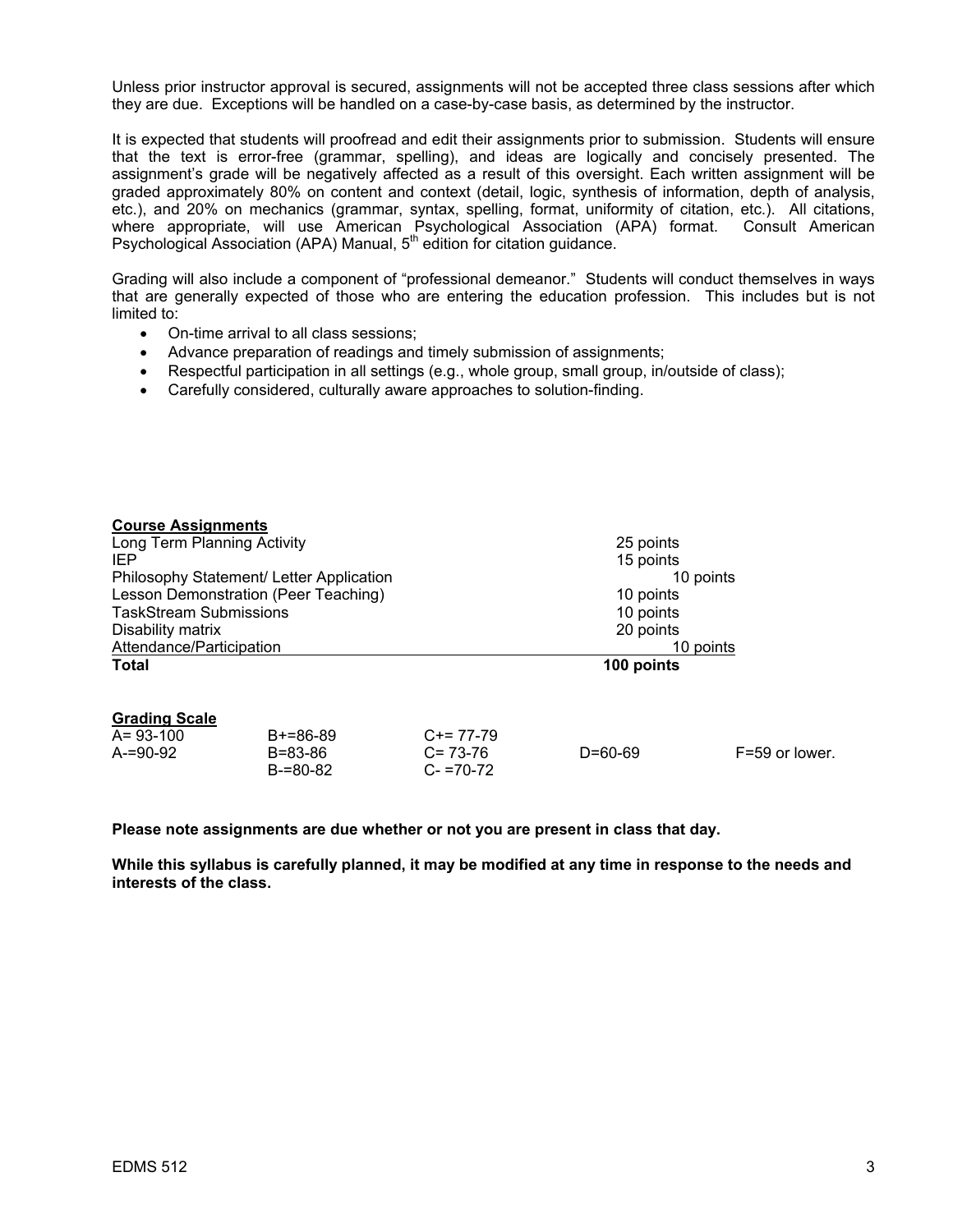# **Philosophy Statement/Letter Application 10 Points 10 Points**

- Learner Objectives: Refinement of a personal philosophy of teaching and creation of letter of application
- Assessment: Word processed philosophy of teaching statement letter

| Resource(s):   | Title and necessary information:                                                                                                                                                                                                 |
|----------------|----------------------------------------------------------------------------------------------------------------------------------------------------------------------------------------------------------------------------------|
| Textbook/pages | Villa, R. A. & Thousand, J. S. (1995). Creating an inclusive school. Alexandria, VA:<br>Association for Supervision and Curriculum Development.<br>Chapters 1, 2, 3, & 7                                                         |
|                | Choate, J. (2000). Basic principles of inclusive instruction. In J.S. Choate (Ed.)<br>Successful inclusive teaching: Proven ways to detect and correct special needs $(3^{rd}$<br>ed.) Boston: Allyn & Bacon.<br>Chapters 1 & 16 |

# **Task Guidelines for Philosophy Statement/Letter of Application**

### **Introduction & Conclusion 2 points**

Tell the reader what you will be addressing in this letter. Make sure you identify what educational philosophy, management approach, and instructional strategies frame your teaching practice.

- **Contextually describe the student populations you are prepared to teach (culture, language, gender, ability, and social economic status). You can refer to district, school and classroom experiences.**
- **How do your philosophy, management, and instructional approach create a democratic and socially just classroom?**
- **Why are you a strong candidate for this position?**
- **Why are you interested in this job?**

### **Your educational philosophy 1 point**

Identify you educational philosophy and describe what you believe about students as learners, the learning process, families as partners and how to meet student needs.

### **Four management approach 1 point 1 point 1 point 1 point**

Describe how you will create a supportive and positive learning environment for this diverse population of students to promote educational equity and positive intercultural relationships within the classroom and specify why these practices contribute to the creation of a democratic classroom.

Describe your primary methods, approaches, and strategies and how you organize instruction to promote educational equity and positive intercultural relationships within the classroom and specify why these practices contribute to the creation of a democratic classroom (Charles, 2000). Use your personal experiences as an observer or student teacher to support your argument.

### **The Vour instructional approach 1 point 1 point 1 point 1 point 1 point 1 point 1 point 1 point 1 point 1 point**

Describe the first and second language and special education challenges you anticipate the students in this class will face. In your response, reference theories of first and second language, inclusion strategies, and literacy development.

### **Your personal identity 3 points**

How do your own personal values and biases affect the teaching and learning of students? How does your identity and experiences influence your responses for numbers

- 1. your educational philosophy
- 2. your management approach
- 3. your instructional approach, including differentiation for students with special needs and English Language Learners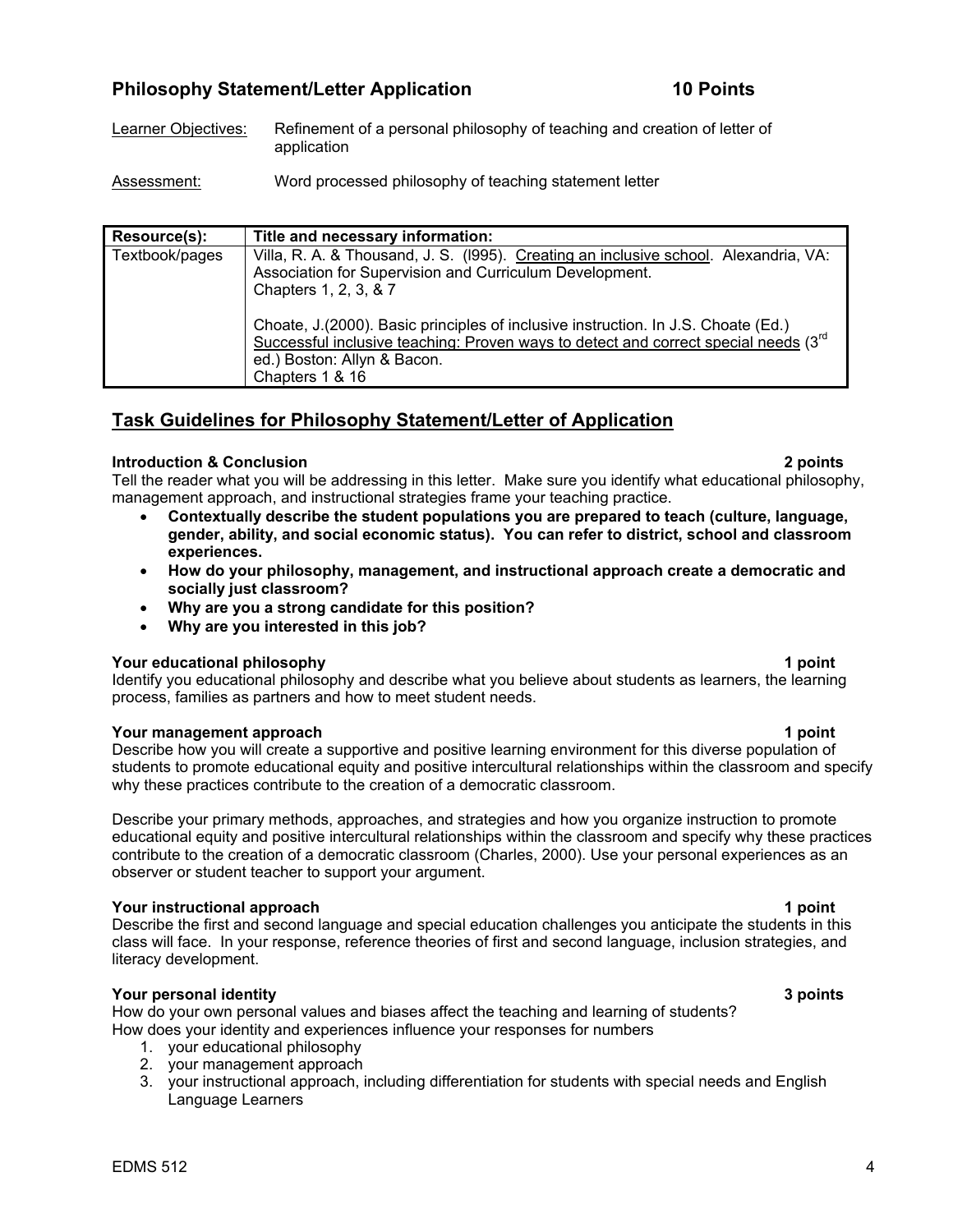### **Citations from at least two sources 1 point 1 point 1 point 1 point 1 point 1 point 1 point 1 point 1 point 1 point 1 point 1 point 1 point 1 point 1 point 1 point 1 point 1 point 1 point 1 point 1 point 1 point 1 point 1**

Honor work of others within paragraph writing:

One of the most valuable components I try to implement from Alfie Kohn's *Beyond Discipline* (1996) is his belief that individuals misbehave when their basic needs have not been met.

If you use a quote make sure you include the following: author, date, page of quote

# **Resume 1 point**  Include a professional resume addressing your education and teaching experiences. **Total \_\_\_\_\_\_\_\_ / 10 points**

# **Disability Matrix 20 Points**

| Learner Objectives: | Knowledge of U.S. special education disability categories, accompanying learner |
|---------------------|---------------------------------------------------------------------------------|
|                     | characteristics, and needed supports for success in general education           |

Assessment: Students apply their knowledge of nondiscriminatory assessment, processes for making a child eligible for special education, and the teacher's role in developing IEPs by creating a matrix of disabilities. Written products and class discussions evidencing assessment above

| Resource(s):                       | Title and necessary information:                                                                                                                                        |
|------------------------------------|-------------------------------------------------------------------------------------------------------------------------------------------------------------------------|
| Textbook<br>Chapters 2 & 15        | Choate, J.S. (2000) Successful inclusive teaching: Proven ways to detect and<br>correct special needs (3 <sup>rd</sup> ed.) Boston: Allyn & Bacon. (ISBN 0-205-30621-7) |
| Supplemental<br>Lecture            | "The Categories of Disability" – Instructor, CSUSM, College of Education                                                                                                |
| <b>Online Course</b><br>Supplement | <b>WebCT Disability Data Resources</b>                                                                                                                                  |

### **Task Guidelines for the Disability matrix**

Students will work in small groups to apply their knowledge of the categories of disability recognized by the Individuals with Disabilities Education Act (IDEA) by:

> creating a table, graphic organizer, or other visual representation of the thirteen (13) special education disability categories presented in this course. Your table must take the form of a word-processed table or an Excel chart, or any other organizational scheme that clearly illustrates each of the following seven dimensions:

- 1. The name of the handicapping condition
- 2. A brief description of the learning and/or social behaviors associated with the disability
- 3. One assessment appropriate to use to determine the presence or degree of the disability
- 4. One typical adaptation/modification in **curriculum, materials, goals (content)**
- 5. One typical adaptation/modification in **classroom environment (process)**
- 6. One typical adaptation/modification in **teaching practices (process)**
- 7. One typical adaptation/modification in **assessments** required of the student **(product)**

*Suggestion: Consider using the landscape paper layout (File>Paper Size>Orientation: click Landscape), and having only 3 or 4 categories listed per page. This will give you adequate space to include all of the dimensions listed above.*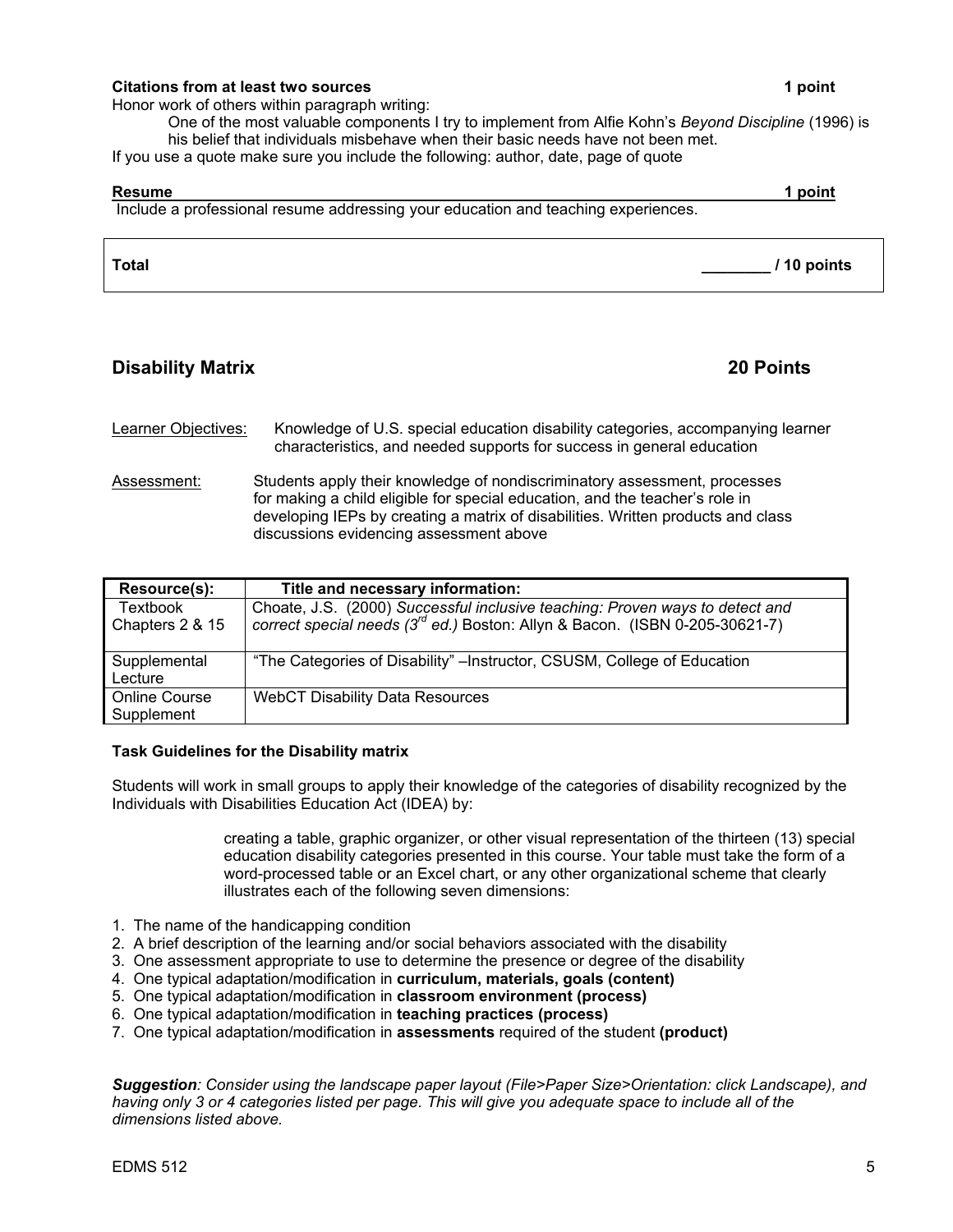# **Disability Characteristics Matrix Expectations**

| <b>Element</b>        | <b>Element</b>                        |
|-----------------------|---------------------------------------|
|                       | <b>Description</b>                    |
| <b>Description of</b> | Detailed description                  |
| disability            | of characteristics,                   |
| categories            | incidence, and                        |
| under IDEA            | educational                           |
|                       | implications for each                 |
|                       | of the 13 categories                  |
|                       |                                       |
| <b>Assessment</b>     | Detailed description<br>of formal and |
|                       | informal assessment                   |
|                       | procedures used to                    |
|                       | determine                             |
|                       | presence/degree of                    |
|                       | disability.                           |
|                       |                                       |
| <b>Curriculum</b>     | <b>Modification in</b>                |
| <b>Modification</b>   | content (curriculum,                  |
|                       | materials or goals)                   |
|                       | for each disability                   |
|                       | named                                 |
|                       |                                       |
| <b>Classroom</b>      | Modification in                       |
| <b>Environment</b>    | classroom                             |
| <b>Modification</b>   | environment for each                  |
|                       | disability named                      |
|                       | Modification in                       |
| <b>Process</b>        |                                       |
| <b>Modification</b>   | teaching<br>practice/process          |
|                       | assessment for each                   |
|                       | disability named                      |
|                       |                                       |
| Assessment            | <b>Modification in</b>                |
| <b>Modification</b>   | learning product                      |
|                       | assessment for each                   |
|                       | disability named                      |
|                       |                                       |
|                       |                                       |
| <b>Total</b>          |                                       |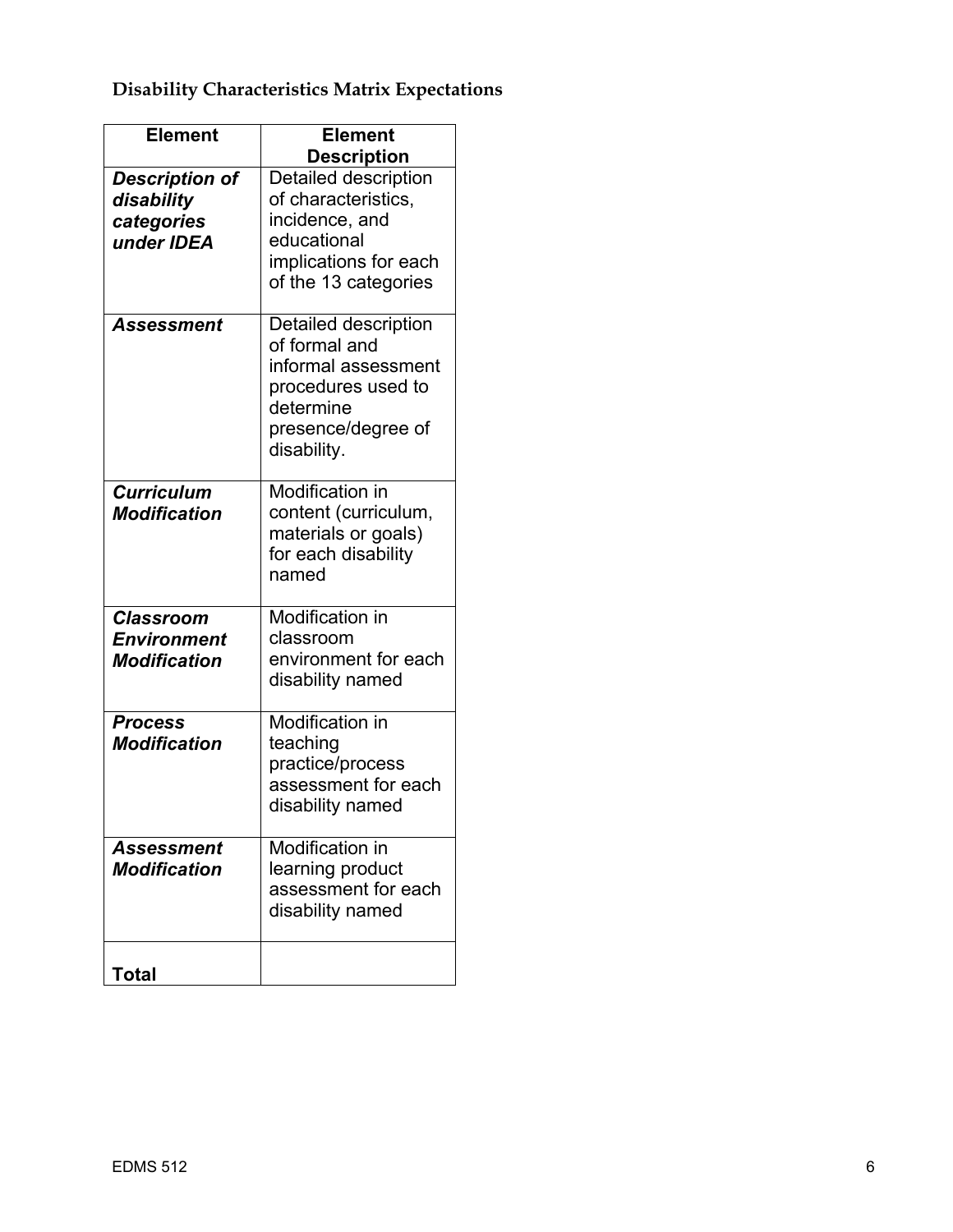## **The IEP Process 25 Points in the IEP Process 25 Points 15 Points**

| <b>Learner Outcomes:</b> | Knowledge of nondiscriminatory assessment, processes for making a child   |  |
|--------------------------|---------------------------------------------------------------------------|--|
|                          | eligible for special education, and the teacher's role in developing IEPs |  |

**Assessment:** Students apply their knowledge of nondiscriminatory assessment, processes for making a child eligible for special education, and the teacher's role in developing IEP by

- 1) Creating their own "Best Practices in the IEP Process Checklist" and use the checklist to assess the IEP process employed in the student's school;
- 2) Creating a resource list of the special education and related services personnel in the school and in the school district upon whom they can call.
- 3) Evaluating the assessment process in their school relative to assessment team member responsibilities, identifying learnings about the school's assessment processes and suggestions for improvement, if appropriate.
- 4) Evaluating an IEP meeting in terms of team communication, creative problem solving, and family centeredness.

| Resource(s):                   | Title and necessary information:                                                                                                                                                                                                                                                                           |
|--------------------------------|------------------------------------------------------------------------------------------------------------------------------------------------------------------------------------------------------------------------------------------------------------------------------------------------------------|
| Textbook/pages                 | Gable, R.A. and Hendrickson, J.M. (2000). Teaching all the students: A mandate for<br>educators. In J.S. Choate (Ed.) Successful inclusive teaching: Proven ways to<br>detect and correct special needs (3 <sup>rd</sup> ed.), pp 1-17. Boston: Allyn & Bacon. (ISBN<br>$0 - 205 - 30621 - 7$<br>Chapter 1 |
| Supplemental Print<br>Material | Lecturette by Jacqueline Thousand, Professor, CSUSM, College of Education                                                                                                                                                                                                                                  |
| Video/segment                  | Video Segment # 2 "Working Together: The IEP The Inclusion Series (1998)<br>Weland Prods/KCET and Allyn & Bacon. (ISBN 0-205-29111-2)                                                                                                                                                                      |
| Internet Site(s)               | www.dssc.org/frc/frcl.htm<br>This Federal Resource Center for Special Education site provides general<br>information about and news pertaining to special education as well as special<br>technical assistance information.                                                                                |
|                                | www.ed.gov/offices/OSERS/IDEA<br>This OSERS IDEA Home Page site provides a detailed explanation of IDEA.                                                                                                                                                                                                   |
|                                | www.pitsco.com/pitsco/specialed.html<br>This Pitsco's Launch site to special education resources links you to many useful<br>special education and disability related sites.                                                                                                                               |
|                                | www.hood.edu/seri/serihome.htm<br>This Special Education Resources on the Internet site is a collection of internet-<br>accessible information resources of interest to those involved in fields related to<br>special education.                                                                          |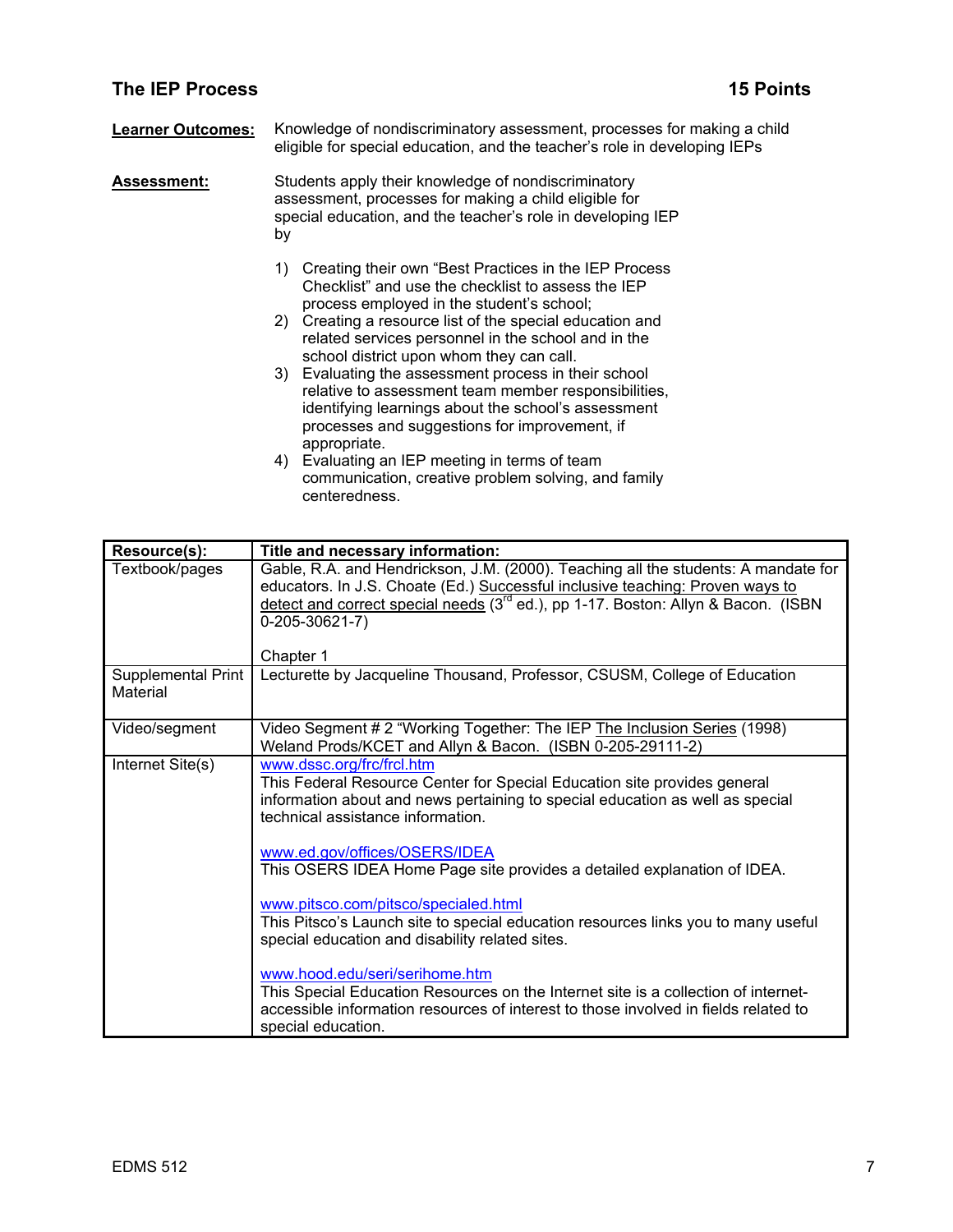# **Task Guidelines for the IEP Process**

Today's teachers will have students with identifiable disabilities in their classrooms. When the Student Study Team (SST) process is not satisfactory, a recommendation for the development of an Individual Education Program (IEP) may be the next step.

When developing an IEP, the following four questions should be addressed:

- 1. Who are all of the special education and related service personnel who can be called upon for support in the school and in the school district?
- 2. How does the school staff ensure that students receive nondiscriminatory evaluations and appropriate educational experiences?
- 3. Does the school's specific IEP meeting format address the following:
	- *Breadth of assessment*  More than one test must be used as the basis of evaluation Assess all areas related to the suspected disability
	- *Administration of assessment*  Select and administer nondiscriminatory racial and ethnic assessments Use trained personnel to administer assessments
	- *Timing of assessment*  Nondiscriminatory evaluation must occur before initial placement into or out of special education Reevaluation occurs every three years or more frequently, if conditions warrant or parents/guardians, or teacher request
	- *Parental/Guardian notification and consent*  Parents/guardians must be fully informed and consent to having their child assessed Consent for evaluation is not consent for placement into special education; separate consent is required for consent
	- Interpretation of assessment results must consider a variety of sources.
- 4. What does the school's specific IEP look like? Does it include and/or address the following:
	- The student's present level of educational performance, including how the disability affects the educational experience;
	- Measurable annual goals and short-term objectives;
	- The special education accommodations, related services, and other ways support will be provided to ensure the student's success;
	- The extent to which the student will participate with students who do not have disabilities in the general education and extracurricular activities;
	- Individual modifications if the student participates in standardized assessments, and explanation s for when the student does not participate in such assessments
	- The projected start date, frequency, location, and duration of modifications;
	- Brief discussion of how the student's progress towards annual goals will be assessed.

## **Application Activities**

### **In-Class Video Viewing and Analysis**

View the video Segment # 2 "Working Together: The IEP" from The Inclusion Series (1998) Weland Prods/KCET and Allyn & Bacon. As you view the video, jot down notes regarding what is presented as (and what you perceive as) "best practices" or "great tips" in IEP development and implementation.

After viewing the segment, take your notes from the lecturette and the video viewing and create your own "Best Practices in the IEP Process Checklist." It is beneficial to do this in collaborative teams in and/or out of class. You will use this checklist later in an actual IEP meeting.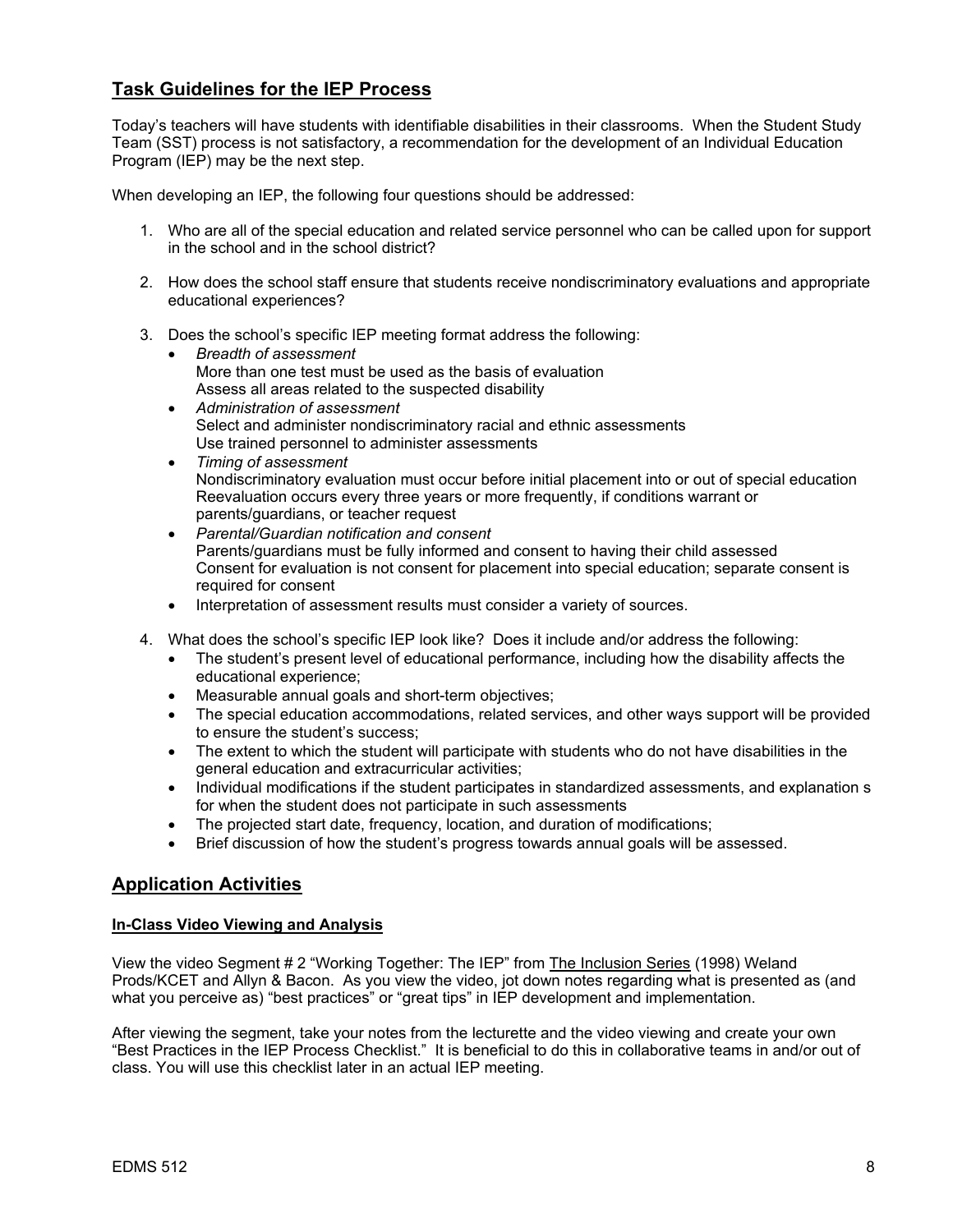### **School-Based Activities**

Can you provide complete and accurate responses to the following four questions? If so, you should have your special education credential! If not, interview your school's special education support personnel or get the information you need to answer the questions from reference materials, web sites, and so forth.

**Question #1**: Who are all of the special education and related services personnel who I can call upon for support in this school and in the school district?

**Action**: Make a list of the roles, names, responsibilities, and ways in which to contact these resources. Keep this list in your top desk drawer or in you day planner.

**Question #2:** How does our school staff ensure that the responsibilities of the assessment team outlined in the lecturette occur?

**Action**: **1)** Create a "Best Practice Checklist" based on the IEP video watched in class. **2)** Interview one of your special education support personnel. Ask how the assessment process in your school ensures that each of the responsibilities of a student's evaluation team is fulfilled. Ask Interviewee to review your checklist and provide feedback. Take notes and write a one to two-paged summary of what you learned about your school's assessment process, include suggestions for improvement, if appropriate.

**Question #3**: What does my School's IEP look like and does it include all of the components identified as required in the lecturette?

**Action:** Have your special education support persons give you the latest IEP form, if you have no students eligible for special education in your classroom (could that possibly happen?). If you have one or more students with an IEP in your classroom (a sure bet), get one of the IEPs, preferably one of the more complex IEPs. In either case, once you have an IEP in hand, locate all of the component parts required of an IEP.

**Question #4**: What does an IEP meeting feel like? How well are "best practices" for IEP team meetings being practiced in my school?

**Action:** Attend an IEP meeting of a student who is not in your classroom. Your role is that of non-participant observer. While observing use your own "Best Practices in the IEP Process Checklist," to assess the presence or absence of best practices being practiced during the meeting. Write a one to two-paged reflection that focuses upon ways in which to optimize IEP team communication, creative problem solving, and family centeredness. If you cannot find an IEP meeting of a colleague to attend, complete the checklist while watching the IEP video located in the library and write a one to two page reflection on what you saw.

### **Extension Activities**

Expand your knowledge of special education and your role in the special education referral and implementation process by visiting the following comprehensive web sites.

### www.dssc.org/frc/frcl.htm

This Federal Resource Center for Special Education site provides general information about and news pertaining to special education as well as special technical assistance information.

### www.ed.gov/offices/OSERS/IDEA

This OSERS IDEA Home Page site provides a detailed explanation of IDEA.

### www.pitsco.com/pitsco/specialed.html

This Pitsco's Launch site to special education resources links you to many useful special education and disability related sites.

### www.hood.edu/seri/serihome.htm

This Special Education Resources on the Internet site is a collection of internet-accessible information resources of interest to those involved in fields related to special education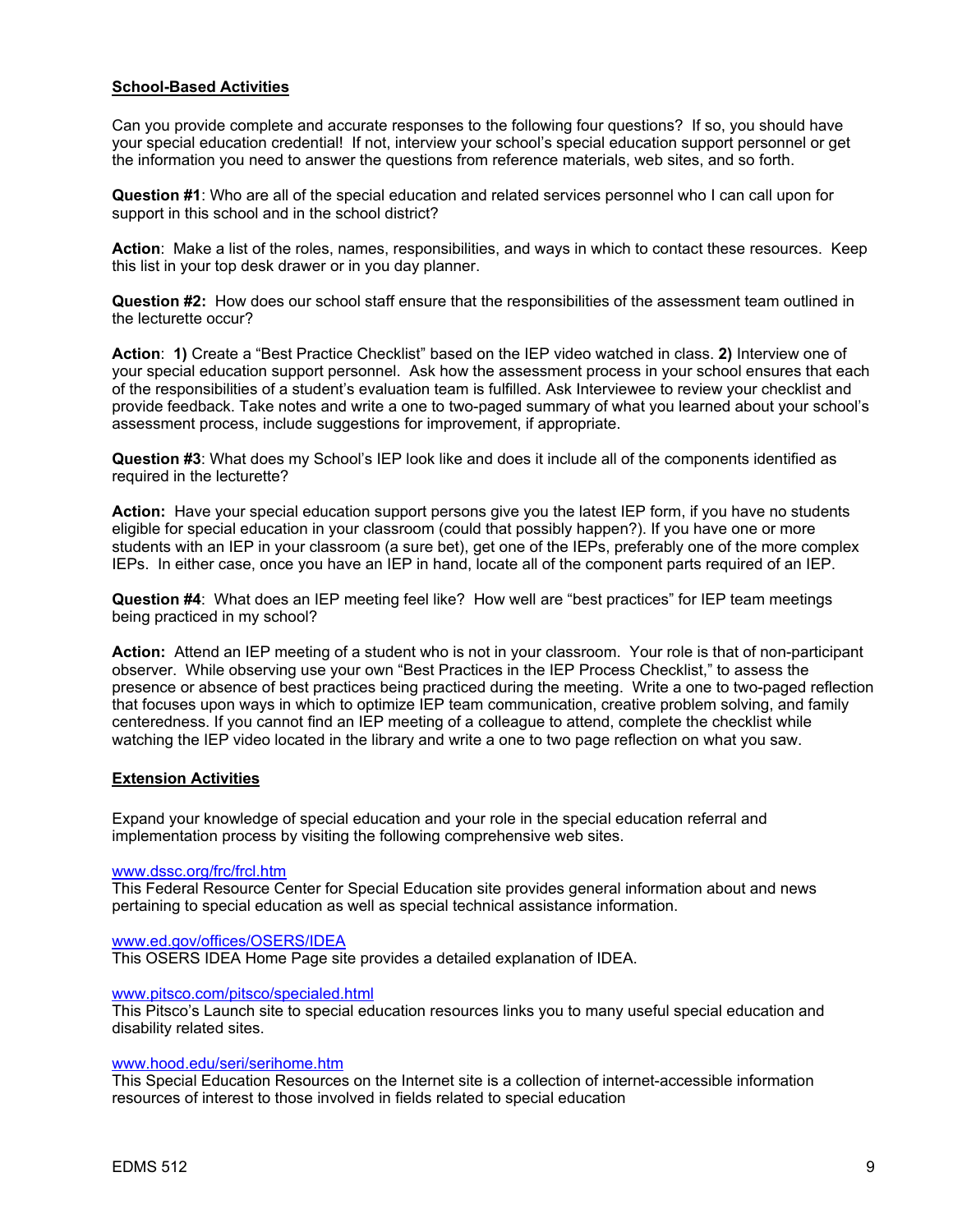### **IEP "CHEAT" SHEET**

- 1. Create you own "Best Practices in the IEP Checklist"
	- Ex: \_\_\_\_\_\_\_ focused on student strength  $\equiv$  sample of student weakness presented student involved
- 2. Resource name, role, phone number list (s) - responsibilities (1-2 sentences)
- 3. Interview
	- interview
		- 1-2 page reflection/summary
			- what did you learned?
			- overview of what the interviewee said
- suggestions for improvement
- feedback on "Best Practices" Checklist
- 4. IEP Forms Blank or completed
- 5. Evaluation of an IEP (or video)
	- use checklist and reflect
	- 1 -2 page paper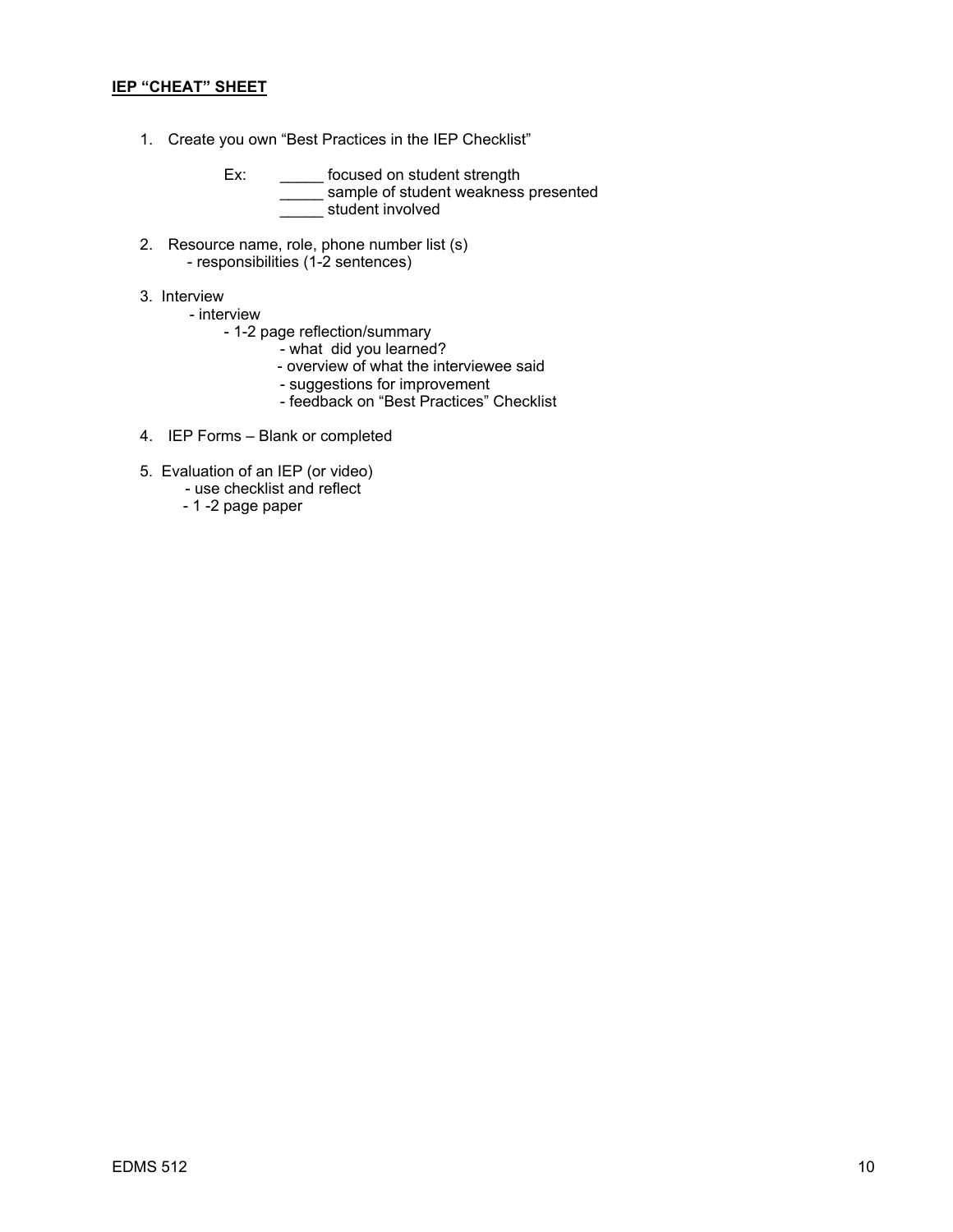# **Three Month Planning Calendar Grid Assignment 25 points**

**Learner Objectives:** The student will plan a three month long calendar for an elementary classroom.

**Assessment:** The student will write a three month plan for an elementary classroom that incorporates the following elements:

- language arts lessons
- science lessons
- art lessons
- social science lessons
- a field trip
- assemblies and special programs (DARE, etc.)
- assessments
- multiple intelligence strategies
- differentiation strategies
- technology for student use
- technology for teacher use in instruction
- technology for assessment (electronic grade books, rubrics, etc.)

The calendar will integrate a schedule of events from "real" schools. The student will also write our plans for differentiated instruction and special needs instruction. .

**Preparation:** Before beginning assignment teacher candidates read the following resources and demonstrate the ability to complete the prerequisite skills.

| <b>Resources</b>  | Title and necessary information:                                                       |  |
|-------------------|----------------------------------------------------------------------------------------|--|
| Textbook/chapters | Choate, J. S. (2000) Sucessful inclusive teaching $(3^{rd}$ ed.). Needham, MA: Allyn & |  |
|                   | Bacon. Chapters16                                                                      |  |
|                   | Villa, Richard, & Thousand, Jacquelyn. (1995). Creating and inclusive school.          |  |
|                   | Alexandria, VA: ASCD. Chapters 6 & 7                                                   |  |
| Internet Site(s)  | Tomlinson, Carol Ann. (1999). The Differentiated Classroom: Responding to the          |  |
|                   | needs of all learners. Alexandria, VA: Association for Supervision and Curriculum      |  |
|                   | Development. ISBN # 0-87120-342-1 (Available free through CSUSM ebooks<br>library.)    |  |
|                   | ELD Standards - http://www.cde.ca.gov/re/pn/fd/documents/englangdev-stnd.pdf           |  |
|                   | <b>COE Lesson Format form CSUSM website</b>                                            |  |

### **Prerequisite skills:**

- Teacher candidates can create appropriate technology applications for use in instruction and assessment,
- Teacher candidates are able to develop a schedule and course activities,
- Teacher candidates are able to create curriculum and instruction based on content, process, and product as define by Carol Ann Tomlinson (1999).
- Teacher candidates are able to use information about students' readiness range (skills, reading, thinking & information), learning profiles, interests, talents, and culture to differentiate curriculum and instruction (Tomlinson, 1999).
- Teacher candidates are able to identify strategies to meet the needs o
	- o Students learning English (including differentiation for Beginning, Intermediate, and Advanced levels)
	- o Student that are accelerated learners as referred to by Piergangelo & Giuliani (2001)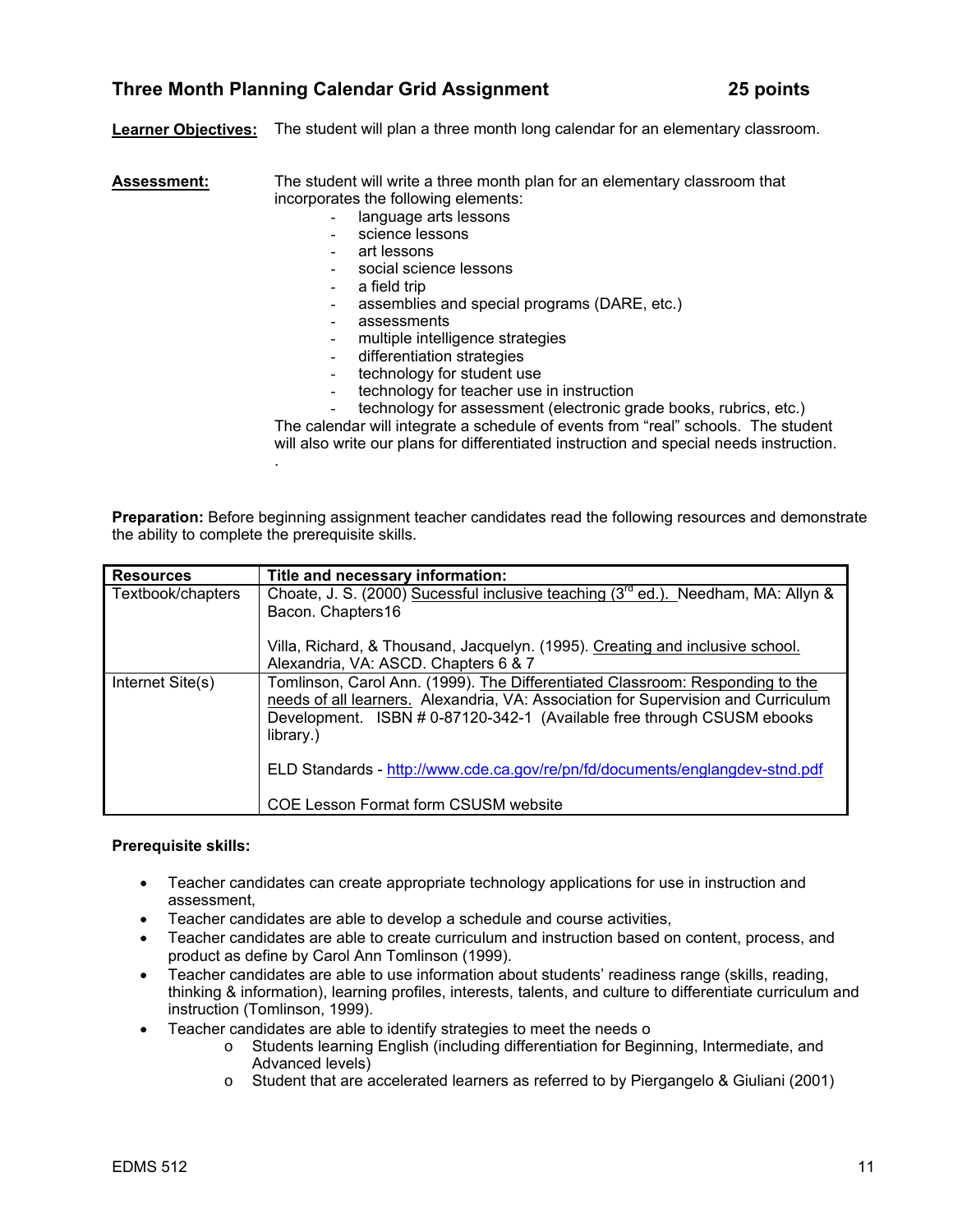### **Task Guidelines for Three Month Planning Calendar**

**Step One**: You will create a own three month plan for this assignment. On the assigned day, bring the following artifacts to complete your assignment: a school calendar from your observation placement, a calendar grid or published planning book, and your social science and science unit plans.

**Step Two**: On the assigned day you be will completing your three month plan with the assistance of the instructor a group of three to four members. Referring to your school calendar, you will first need to block out times in your plan book for holidays, assemblies, special programs, in-service days, etc. You will then plan your curriculum into manageable blocks of time in your calendar grid or lesson plan book. The amount of time you select to cover the various content areas is dependant upon your district and/or school standards. For example, if your district mandates two hours of language arts instruction per day you must plan accordingly. You will need to provide evidence of these criteria in your finished calendar grid.

 Your plan will necessarily be an integrated plan that uses Universal Design and Backward Design principles. That is to say, it will be necessary to teach science and social science throughout the day as part of your literacy instruction. Also, be sure to include assignments in all of the content areas, i.e. science, art, social studies.

 You will write out all of the California state standards you will cover during the three months. Place these standards in a easily visible way so that anyone will see them. Standards should be organized using "themes" or "big ideas" Your plan must also include multiple intelligence strategies for special needs and second language students as part of differentiated instruction.

### **Checklist for Three Month Plan**

The following checklist will help you create your three month plan. Does you plan include:

- 1. A copy of the district/school calendar (photocopies are fine)
- 2. Clearly written California state standards
- 3. A description of your classroom context- student population, grade level, local community, etc.
- 4. Strategies for special needs students (at least three)
- 5. Strategies for second language learners (at least three)
- 6. Strategies for multiple intelligences
- 7. A planning grid
- 8. Technology components- assessment, instruction, student use

Note: All components are to be typed. How you organize your planning grid is a matter of style. If you have questions about formats discuss them with your instructor.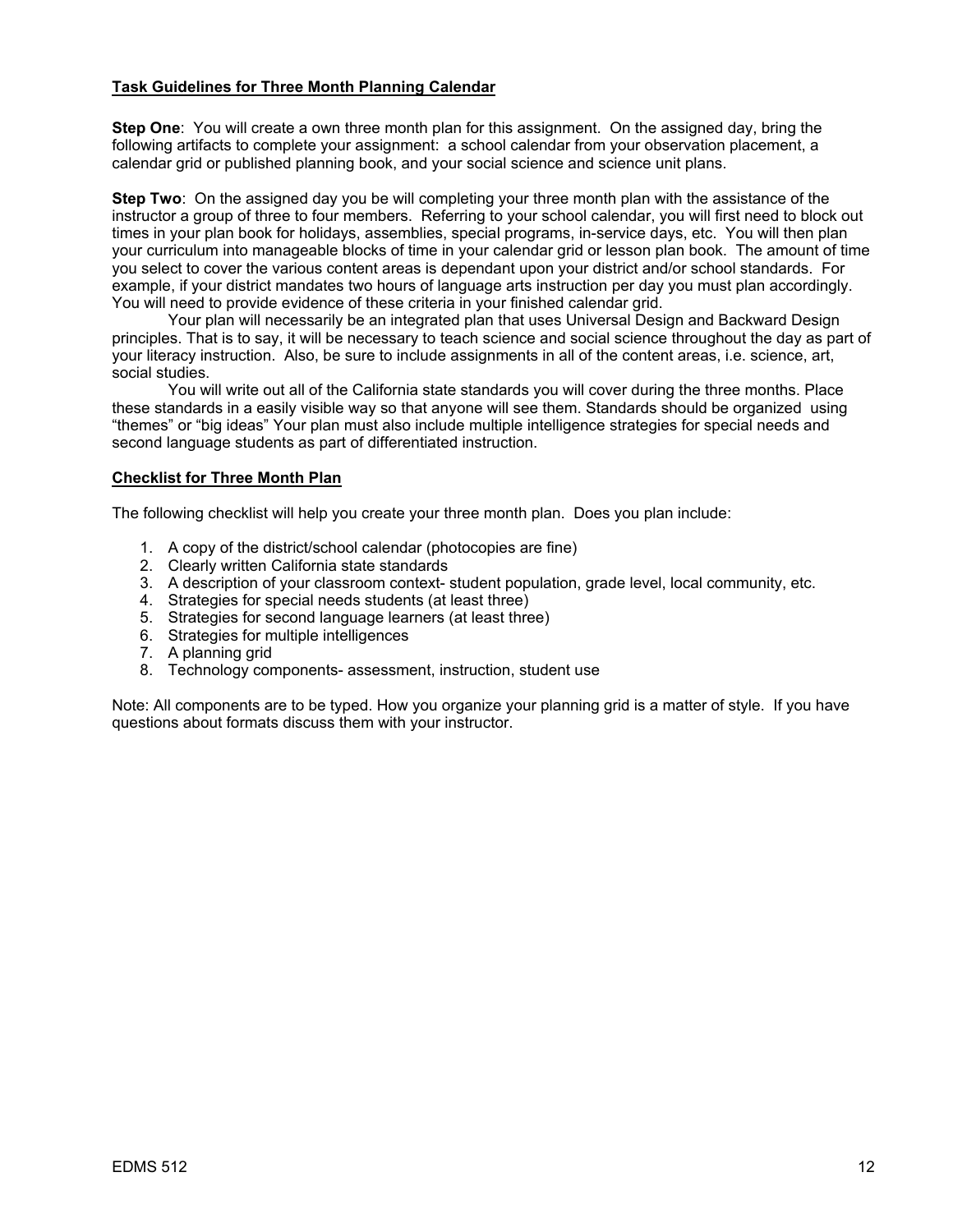# **Lesson Demonstration 10 Points in the U.S. Contract of the U.S. Contract of the U.S. Contract of the U.S. Contract of the U.S. Contract of the U.S. Contract of the U.S. Contract of the U.S. Contract of the U.S. Contract o**

**Learner Outcomes:** Develop as an instructor by preparing and organizing a lesson around a lesson you taught during your student teaching placement.

**Assessment:** Teaching activity including depth, analysis, and organization.

**Preparation-** Carefully select a lesson. Plan how to teach to your peers.

### **Process**

You are required to sign up to teach one lesson for one class session. You will also discuss an analysis of your teaching with your peers. **The whole activity should be no more than 20 minutes**. The activity should engage the class and allow us to examine the materials in a meaningful way. Select a lesson that you'd like to have feedback on. **You must provide a context and history to your lesson (i.e. Where was your placement, what were the students like, why did you teach this lesson). Provide a lesson plan to the class**. **In addition, you must write and present a reflective analysis of your teaching. Respond to the following:**

- Did you teach the lesson as planned? If not, what changes did you make to the lesson and why?
- How appropriate were your time allocations for the students, the content, and the planned instructional strategies and student activities?
- To what extent did the class/group as a whole achieve the academic learning goals of the lesson?
- How well did the lesson connect with the students' background and developmental information?
- In what ways did the environment in the classroom, including climate, rapport, routines, and procedures, contribute to student learning?
- In what ways was your lesson effective and what might you do differently to improve the lesson?

**A lesson plan and 1-2 page reflection will be turned into the instructor.**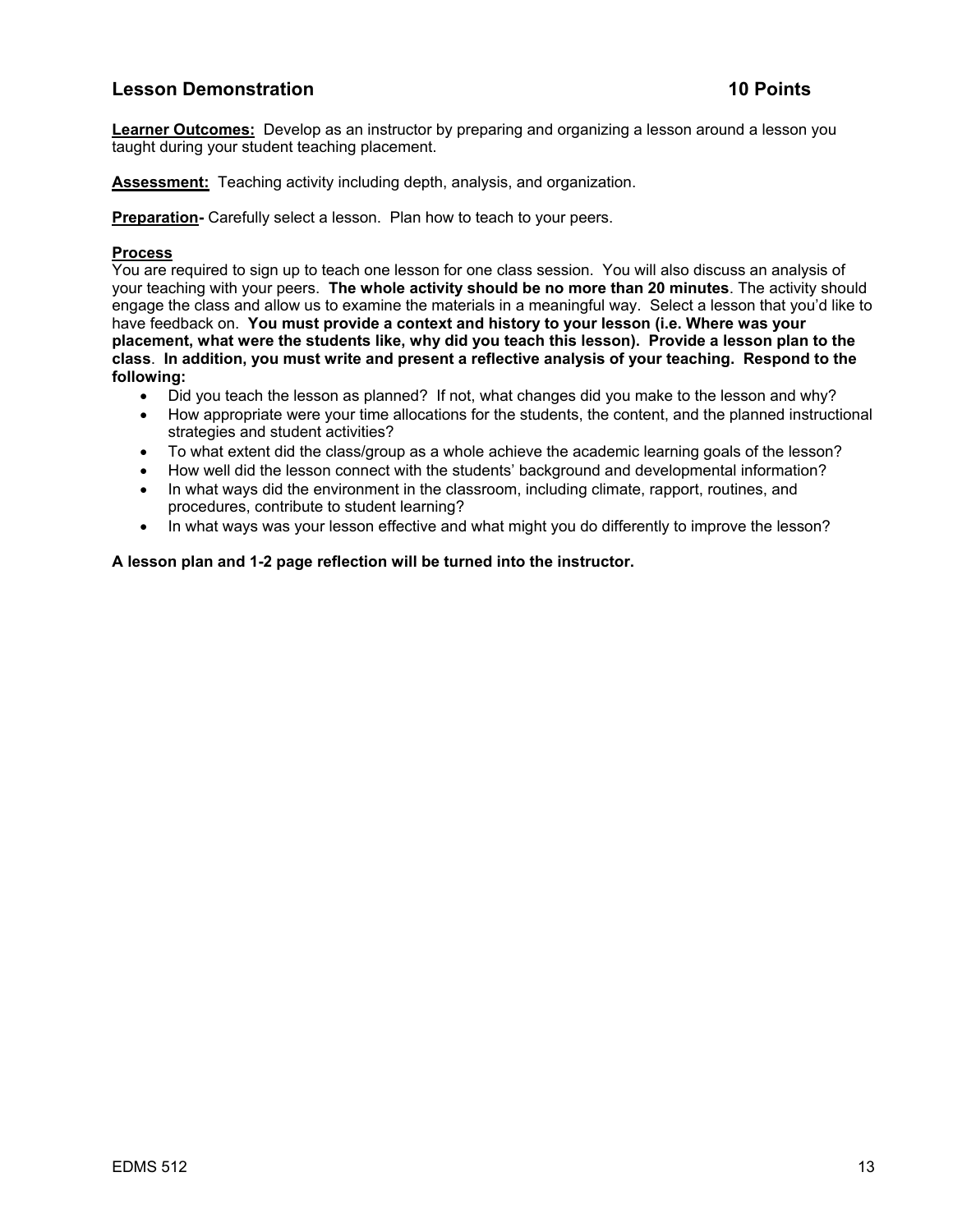# **Electronic Portfolio - TaskStream 10 points**

**Learner Objectives:** Knowledge and skill in creating an electronic portfolio.

**Assessment:** Teacher candidates apply what they have learned from the required assignments to the TPE's designated in a cogent, first person reflection in TaskStream.

> Teacher candidates will include all necessary components in their final submission of the electronic portfolio.

| Resource(s):     | Title and necessary information:                                                                                                                                                                               |
|------------------|----------------------------------------------------------------------------------------------------------------------------------------------------------------------------------------------------------------|
| Internet Site(s) | http://lynx.csusm.edu/coe/eportfolio/index.asp<br>This will take you to the CSUSM COE website where you can get help with how to<br>create your electronic portfolio and information on the required elements. |
|                  | http://www.taskstream.com<br>This is the TaskStream home page where you will register for Taskstream and<br>return to when working on your electronic portfolio.                                               |

# **Task Guidelines for Taskstream**

The purpose of the portfolio is to assess how well you meet the TPEs. Although all the artifacts you place (more than 1 per TPE) in your portfolio have been assessed/graded by your professors, it is not clear if you have a thorough understanding of the TPEs and can make the connection between the assignments completed in class with the teaching you have experienced and the TPEs. Your task to write a cogent reflective essay for each TPE on how the artifacts you have chosen provide evidence that shows you have demonstrated meeting each TPE. Each narrative must include a: a) description b) analysis and c) reflection.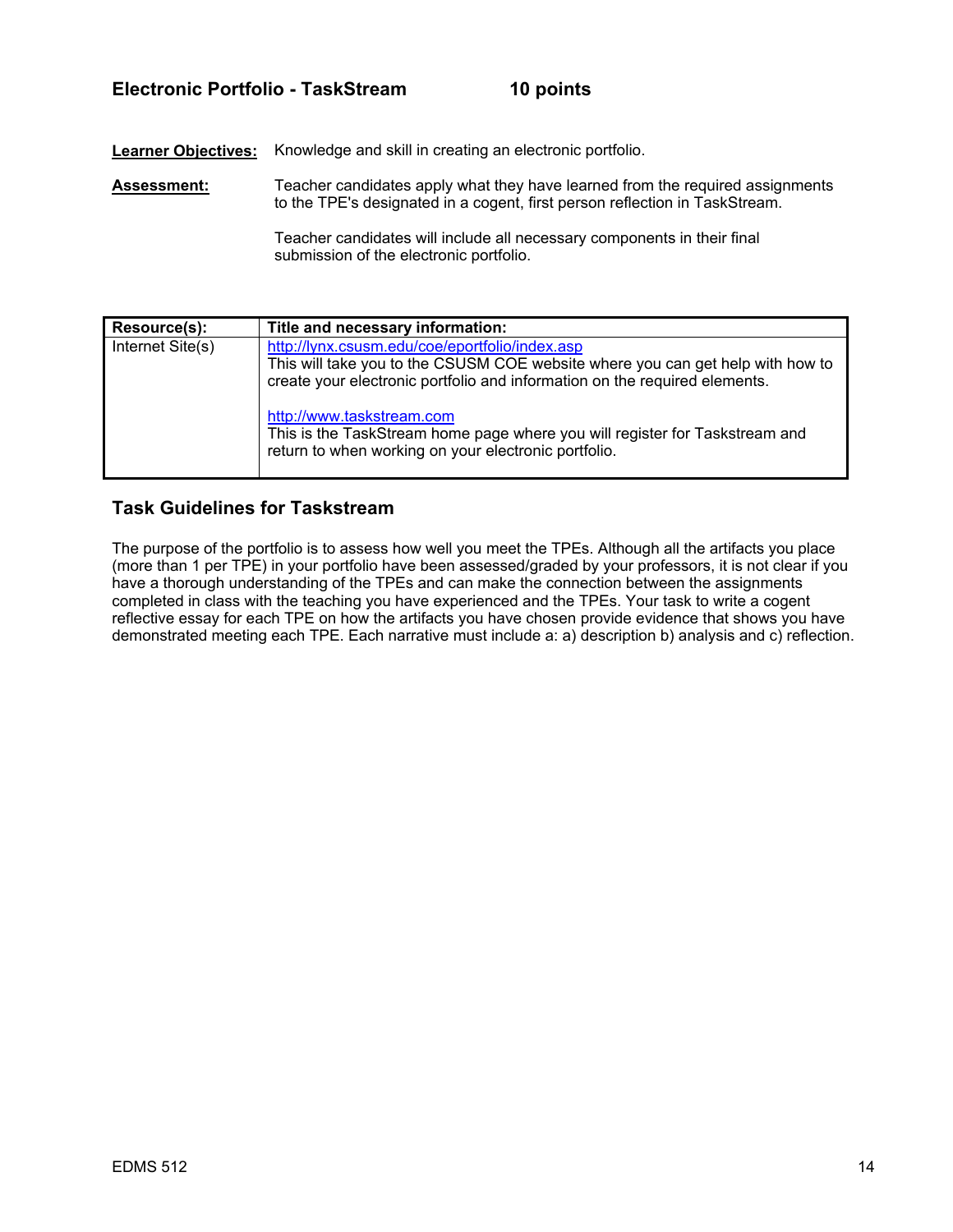| PART 1:<br><b>LANGUAGE STRUCTURE</b><br><b>AND FIRST- AND SECOND-</b><br><b>LANGUAGE DEVELOPMENT</b>                                               | PART 2:<br><b>METHODOLOGY</b><br>OF BILINGUAL, ENGLISH<br><b>LANGUAGE DEVELOPMENT, AND</b><br><b>CONTENT INSTRUCTION</b>       | PART 3:<br><b>CULTURE AND</b><br><b>CULTURAL DIVERSITY</b>                                          |
|----------------------------------------------------------------------------------------------------------------------------------------------------|--------------------------------------------------------------------------------------------------------------------------------|-----------------------------------------------------------------------------------------------------|
| I. Language Structure and Use:<br>Universals and Differences<br>(including the structure of English)                                               | 2. Theories and Methods of<br><b>Bilingual Education</b>                                                                       | 3. The Nature of Culture                                                                            |
| A. The sound systems of language<br>(phonology)                                                                                                    | A. Foundations                                                                                                                 | A. Definitions of culture                                                                           |
| B. Word formation (morphology)                                                                                                                     | B. Organizational models: What<br>works for whom?                                                                              | B. Perceptions of culture                                                                           |
| C. Syntax                                                                                                                                          | C. Instructional strategies                                                                                                    | C. Intragroup differences (e.g.,<br>ethnicity, race, generations, and<br>micro-cultures)            |
| D. Word meaning (semantics)                                                                                                                        | II. Theories and Methods for<br>Instruction In and Through<br>English                                                          | D. Physical geography and its<br>effects on culture                                                 |
| E. Language in context                                                                                                                             | A. Teacher delivery for both<br>English language development<br>and content instruction                                        | E. Cultural congruence                                                                              |
| F. Written discourse                                                                                                                               | B. Approaches with a focus on<br>English language development                                                                  | II. Manifestations of Culture:<br>Learning About Students                                           |
| G. Oral discourse                                                                                                                                  | C. Approaches with a focus on<br>content area instruction<br>(specially designed academic<br>instruction delivered in English) | A. What teachers should learn<br>about their students                                               |
| H. Nonverbal communication                                                                                                                         | D. Working with paraprofessionals                                                                                              | B. How teachers can learn about<br>their students                                                   |
| II. Theories and Factors in First-<br>and Second-Language<br>Development                                                                           | III. Language and Content Area<br>Assessment                                                                                   | C. How teachers can use what they<br>learn about their students<br>(culturally responsive pedagogy) |
| A. Historical and current theories<br>and models of language analysis<br>that have implications for<br>second-language development<br>and pedagogy | A. Purpose                                                                                                                     | <b>III. Cultural Context</b>                                                                        |
| B. Psychological factors affecting<br>first- and second-language<br>development                                                                    | B. Methods                                                                                                                     | A. Concepts of cultural contact                                                                     |
| C. Socio-cultural factors affecting<br>first- and second-language<br>development                                                                   | C. State mandates                                                                                                              | B. Stages of individual cultural<br>contact                                                         |
| D. Pedagogical factors affecting<br>first- and second-language<br>development                                                                      | D. Limitations of assessment                                                                                                   | C. The dynamics of prejudice                                                                        |
| E. Political factors affecting first-<br>and second-language<br>development                                                                        | E. Technical concepts                                                                                                          | D. Strategies for conflict resolution                                                               |